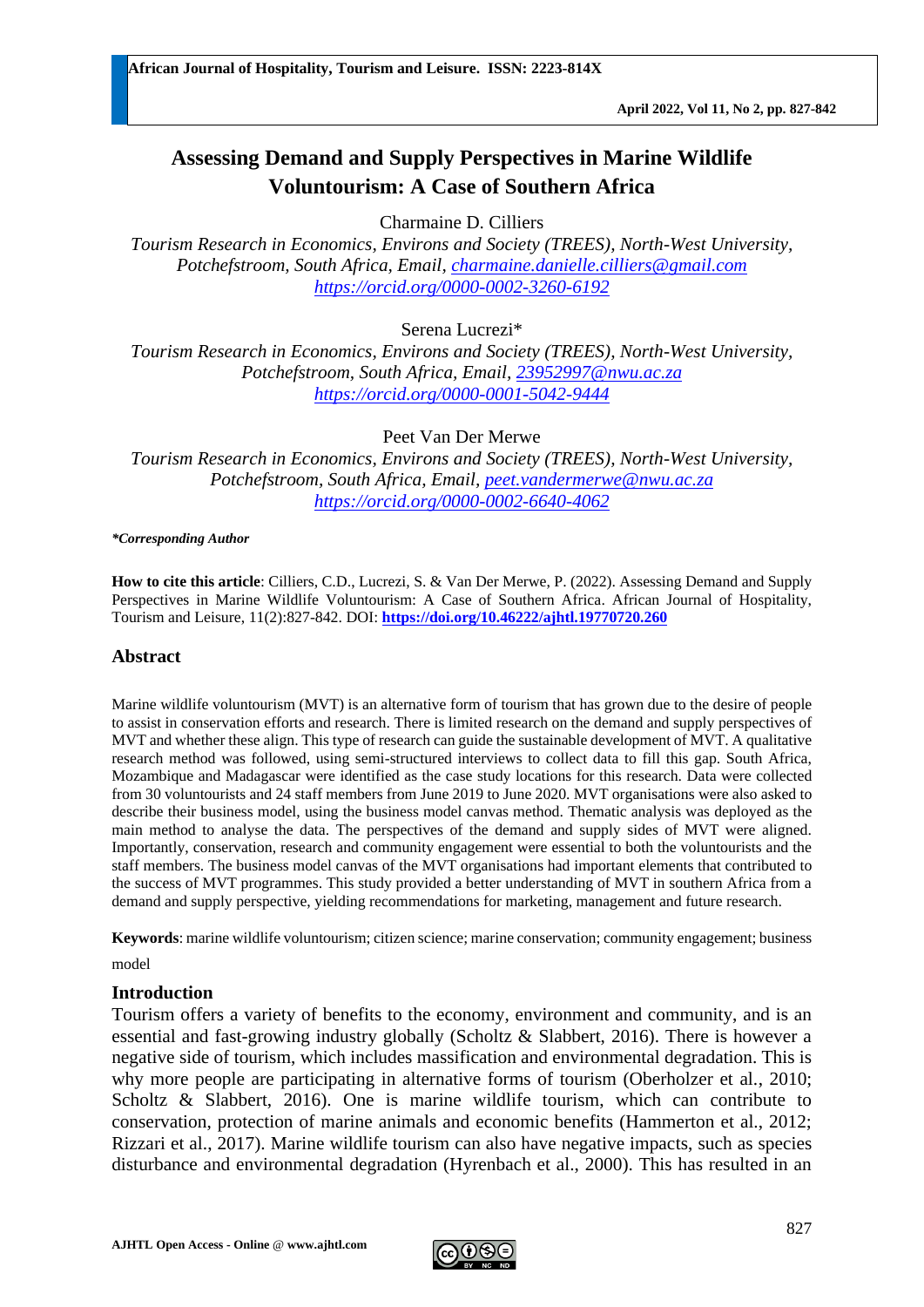

increase in marine conservation and advocacy around the globe, with tourists wanting to partake in activities more in line with marine conservation (Leslie, 2005; Lück, 2016). An example of this commitment is tourists' participation in voluntourism activities, especially those revolving around marine conservation issues and research (Anderson et al., 2017).

Voluntourism encompasses tourists being involved in organised volunteer activities while on holiday (Wearing, 2001). This could be for different reasons, whereby tourists use their time and money to assist those in need (McGehee & Santos, 2005). Tourists and industry managers are looking for sustainable, interactive and productive experiences (Bargeman et al., 2018). This has led to voluntourism becoming a favoured form of alternative tourism which is expected to become a popular form of sustainable tourism (Bernstein & Woosnam, 2019).

Marine wildlife voluntourism (MVT) involves the activities of those who want to enjoy a coastal destination, and at the same time participate in marine conservation and research (Rahman & Ali, 2019). There has been an increase in interest in MVT activities due to the challenges that the marine environment around the globe is facing, which include high global biodiversity loss and climate change, as well as negative tourism impacts as mentioned earlier (Brooks et al., 2006; Ringler et al., 2010). MVT could result in increased conservation, scientific discovery, ecological monitoring, and endorsing the achievement of sustainable development goals (Devereux & Holmes, 2018).

### **Literature review**

MVT is seen as a way to monitor the marine environment, collect scientific data related to the marine environment, and demonstrate care for the global marine environment (Gray et al., 2017). Environmental, conservation, scientific and educational activities are at the centre of MVT programmes and include litter removal; collecting, entering, and recording data; community development; and educating the local communities on marine life and conservation, to name a few (Brightsmith et al., 2008; Wearing & McGehee, 2013). The motivations of marine wildlife voluntourists usually include gaining new skills and experience, community engagement, interest in a given field (e.g. marine biology), experiencing new places and cultures, marine conservation, giving back to a meaningful cause, and research (Roques et al., 2018; Shum et al., 2021). Ensuring that the voluntourists' motivations are fulfilled, however, requires a proper understanding of the alignment of their perspectives and experiences with the characteristics and objectives of the MVT organisations.

There are contrasting accounts of the impacts of MVT, resulting in the need to further investigate them by juxtaposing demand-side and supply-side views. For example, some researchers have criticised MVT for the commodification of nature and greenwashing (Godfrey & Wearing, 2012; Gray & Campbell, 2007; Lyons & Maxwell, 2004). However, MVT programmes can result in increased awareness and understanding of marine conservation issues (Ballantyne et al., 2007; Strzelecka et al., 2017), and voluntourists experiencing self-fulfilment and personal growth, leading to increased knowledge and skills (Grimm & Needham, 2011). The voluntourists' motivation, behaviour intentions and future commitment toward MVT can enhance once satisfaction meets or exceeds expectations (Polus & Bidder, 2016). MVT can influence the voluntourists' attitude towards aspects such as conservation and future commitment (Finkler & Higham, 2004), leading to voluntourists changing their attitude and becoming more environmentally aware by reducing their environmental footprint (Goldberg et al., 2018). MVT can also influence the voluntourists' attitude toward science and scientific thinking (Donnelly et al., 2014; Vann-Sander et al., 2016). This could lead to voluntourists wanting to follow a marine conservation career path (Hicks, 2016), and pay to support the conservation and protection of marine wildlife (Cárdenas & Lew, 2016; La Manna et al., 2020). A deeper investigation of the short-term effects of MVT experiences can shed light on the value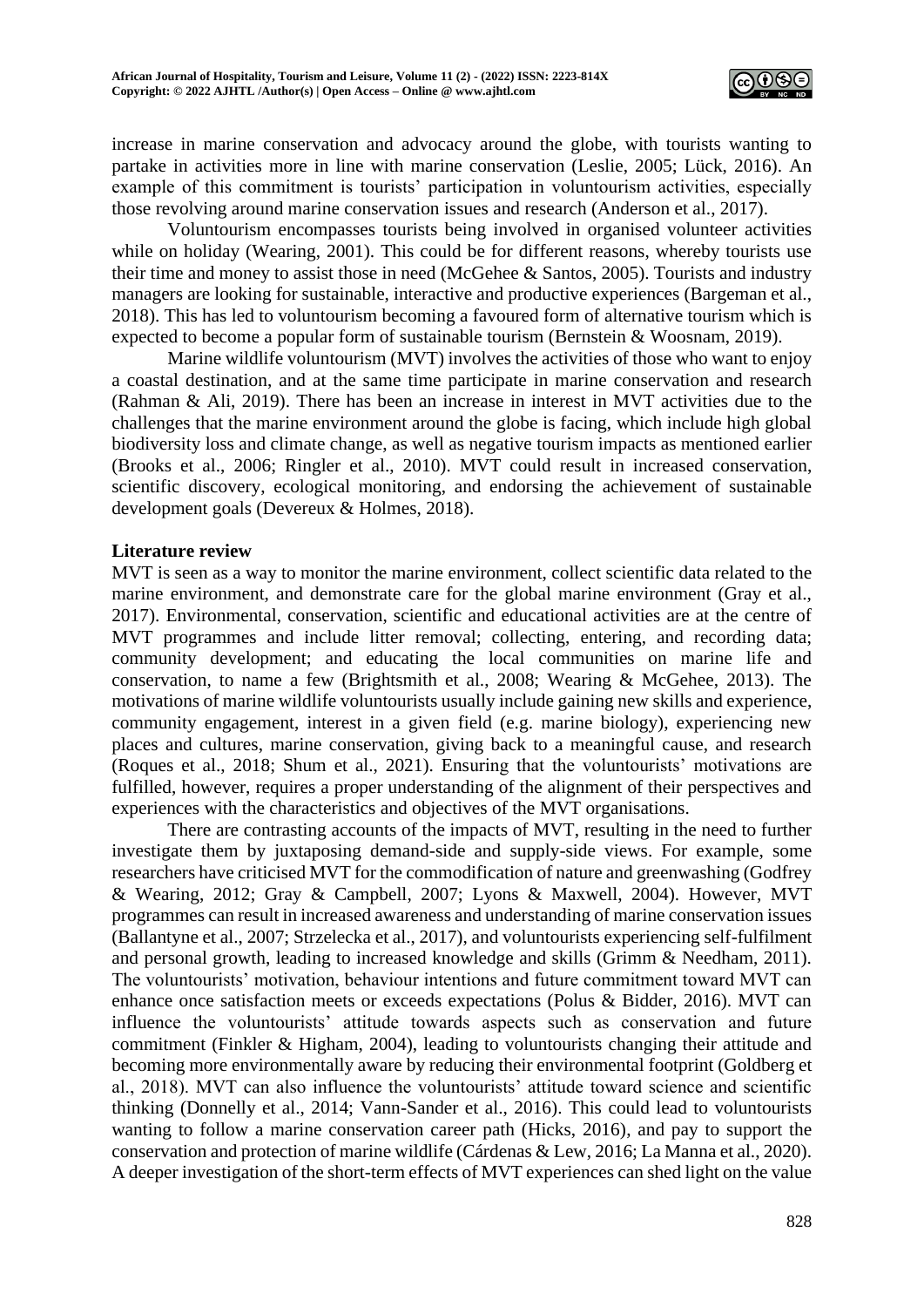

of these experiences for tourists and whether MVT organisations have met some of their objectives.

There are several claims that MVT can result in important positive outcomes such as long-term funding for conservation (Brightsmith et al., 2008; Brondo, 2015), conservation and protection of specific marine destinations through valid research, and management of threatened and vulnerable marine species (Coghlan & Gooch, 2011; Roques et al., 2018; Schmeller et al., 2008). MVT can increase the education of the local people (Gray et al., 2017; Roques et al., 2018) and offer collaboration opportunities between destination stakeholders, leading to effective marine resource management (Hammerton et al., 2012; Pattengill-Semmens & Semmens, 2003; Rees et al., 2010). This can result in the development of a community and destination, and increase the living conditions of the local community, contributing to poverty alleviation (Knollenberg et al., 2014; Wearing, 2001). These outcomes require continuous validation, for example, by weighing them against the perceptions of marine voluntourists regarding their experience.

This study aimed to address gaps concerning the need to assess the alignment of voluntourists' perspectives and experiences with the characteristics and objectives of MVT organisations, through a qualitative research approach. The results would assist with proper marketing and management of MVT, and importantly, the sustainable growth of this industry. Notably, MVT in the global south including areas like southern Africa has been growing, with more people wanting to contribute to conservation and make a difference (Kitney et al., 2018; Roques et al., 2018; Weaver, 2015). MVT in southern Africa is attracting many young voluntourists who want to offer their services abroad (Govender & Rogerson, 2010). Due to the extensive coastlines and high biodiversity of marine species, several of which are threatened, southern African countries are part of the top ten rated countries for MVT worldwide (Alexander, 2012; Keese, 2011; Roques et al., 2018; Van Tonder et al., 2017). For these reasons, southern Africa was selected as a region of interest for this study.

#### **Methods**

#### *Case study locations*

The three locations selected for this study included South Africa, Mozambique and Madagascar. There are four reasons why these countries were chosen within the southern African region. Firstly, South Africa, Mozambique and Madagascar are three out of four countries in southern Africa that host MVT projects (Volunteerworld.com, 2022). Secondly, these countries have extensive coastlines and require significant conservation and management efforts to safeguard marine habitats and species (Greenan et al., 2018; Motta et al., 2000). Thirdly, these countries host charismatic and vulnerable marine wildlife species that move across trans-frontier boundaries (Sink et al., 2011).

MVT organisations in southern Africa focus on working with charismatic, unique, vulnerable and conservation value-laden species like sharks, coral, whales, sea turtles, dolphins, and sea birds. The average price for MVT trips in southern Africa is \$591.44 per week, and the duration of trips ranges from 1 to 26 weeks. Voluntourists participate in a variety of conservation, scientific, environmental, and education activities (e.g. scuba diving, collecting data, community work, monitoring and observing marine species, and rehabilitation and releasing of marine animals). Three MVT organisations in southern Africa, one for each country, were invited and agreed to participate in this study. One is situated in Mossel Bay, South Africa and focuses on shark-based MVT; one is in Ponta do Ouro, Mozambique and focuses on dolphin-and turtle-based MVT; and one is in Nosy Be, Madagascar and focuses on reef-based MVT.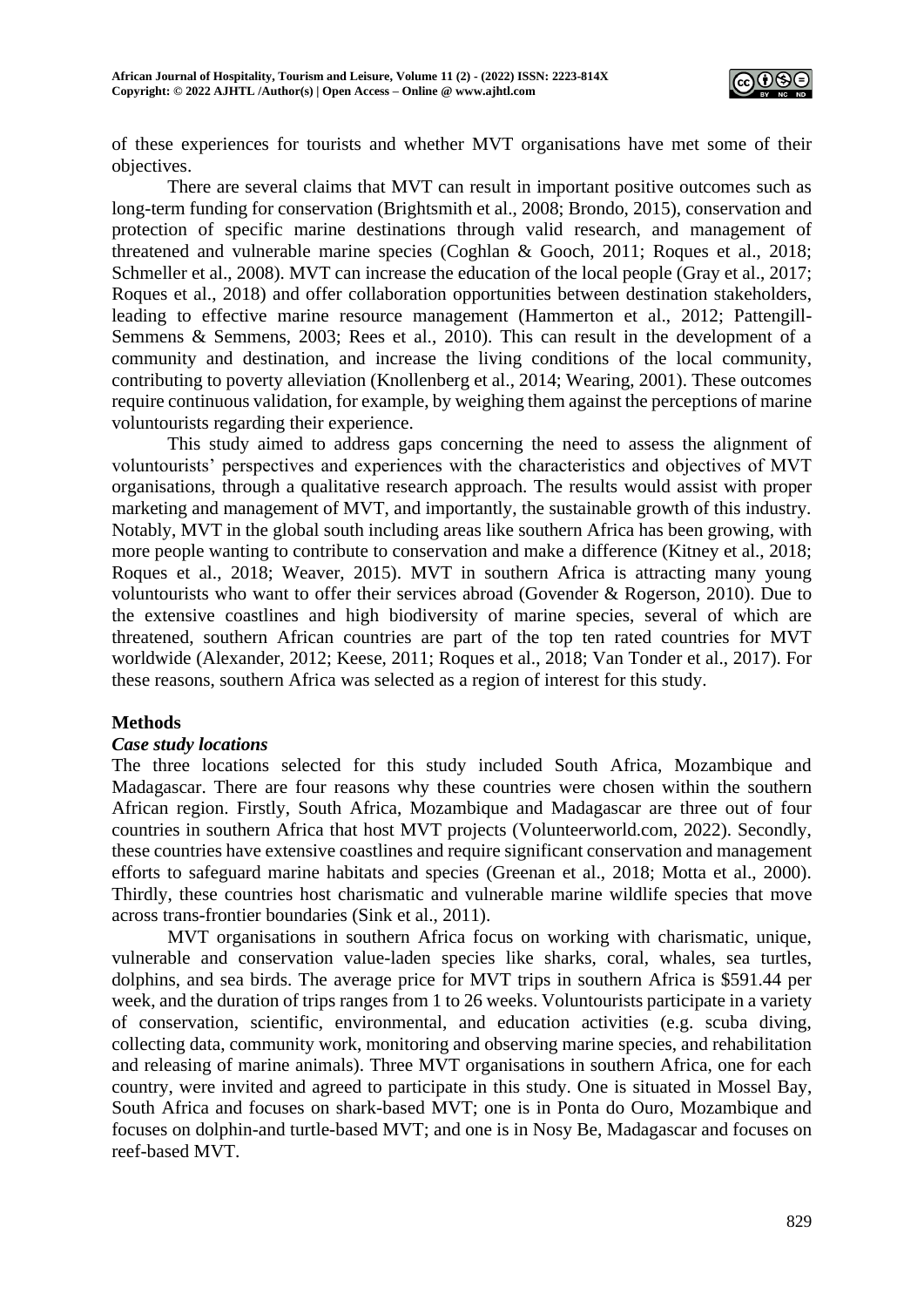

### *Research design and data collection*

This study used qualitative research to collect data in the form of semi-structured interviews targeting both voluntourists and staff (including managers) at the MVT organisations (Nieuwenhuis, 2019b). The interviews targeting voluntourists included questions on the demographic profile of the interviewees; motivations and expectations to participate in MVT; satisfaction with the MVT experience; and post-experience attitudes, such as towards the environment or science. The interview targeting MVT staff included questions on the demographic profile of the interviewee; the business model of the organisation (completed only by the managers following the business model canvas to organise responses); and key characteristics of the MVT organisation, such as vision, objectives and goals. The interviews were accompanied by a consent form with the necessary information regarding the research. The participants had to give consent that they understood the information provided and that they voluntarily agreed to take part in the study (Henning, et al., 2007; Maree, 2019).

Data collection started on 25 June 2019 and ended on 25 June 2020. Interviews were conducted in person at the organisations except for Madagascar, where due to COVID-19, participants were interviewed by the first author using Google Meet. In total, 30 voluntourists (17 in South Africa, nine in Mozambique and four in Madagascar) and 24 staff members (17 in South Africa, four in Mozambique and three in Madagascar; of which six were managerial staff) were interviewed. Interviews were in English and were 30 minutes on average. The interview sessions were recorded for transcription purposes with the permission of the participants.

### *Data analysis*

The recordings were each transcribed verbatim into a Word document. The demographic data of the participants were captured in Microsoft Excel and analysed descriptively using the statistical software TIBCO Statistica (Version 13.3, 2020). The business model canvas data were used to draft a profile of the business models of the organisations; the rest of the data were analysed using thematic analysis separately for the tourists and the staff at the three MVT organisations. Thematic analysis was performed in five phases (Creswell & Creswell, 2018; Nieuwenhuis, 2019a) namely reading the data, coding the data (identifying meaningful analytical units using inductive open coding), establishing themes (assigned to the codes that shared commonality), interpreting themes and underlying codes, and comparing them between tourists and staff at the MVT organisations. During coding, a master list was kept for each code that was developed and reapplied to similar segments of data – in vivo coding. Key quotes for each theme were also identified from the data.

## **Results and discussion**

## *A business model canvas of MVT organisations*

Table 1 displays the overall business model canvas of the MVT organisations in South Africa, Mozambique and Madagascar. The organisations had a variety of key partners, from government organisations to non-profit ones. In MVT, collaborations are essential and organisations are dependent on key partners to operate successfully (Wearing, 2001). They can create pathways between stakeholders, resulting in shared information and providing support for effective marine resource management (Bramwell & Lane, 2000; Cater & Cater, 2007; Pattengill-Semmens & Semmens, 2003; Rees et al., 2010).

Key activities and value propositions at the organisations included the community, research, conservation, ecotourism, and education-related aspects, which are also reported in the available literature on MVT (Rocha et al., 2020; Roques et al., 2018). According to Benson and Henderson (2011), MVT organisations that offer a wide range of key activities are more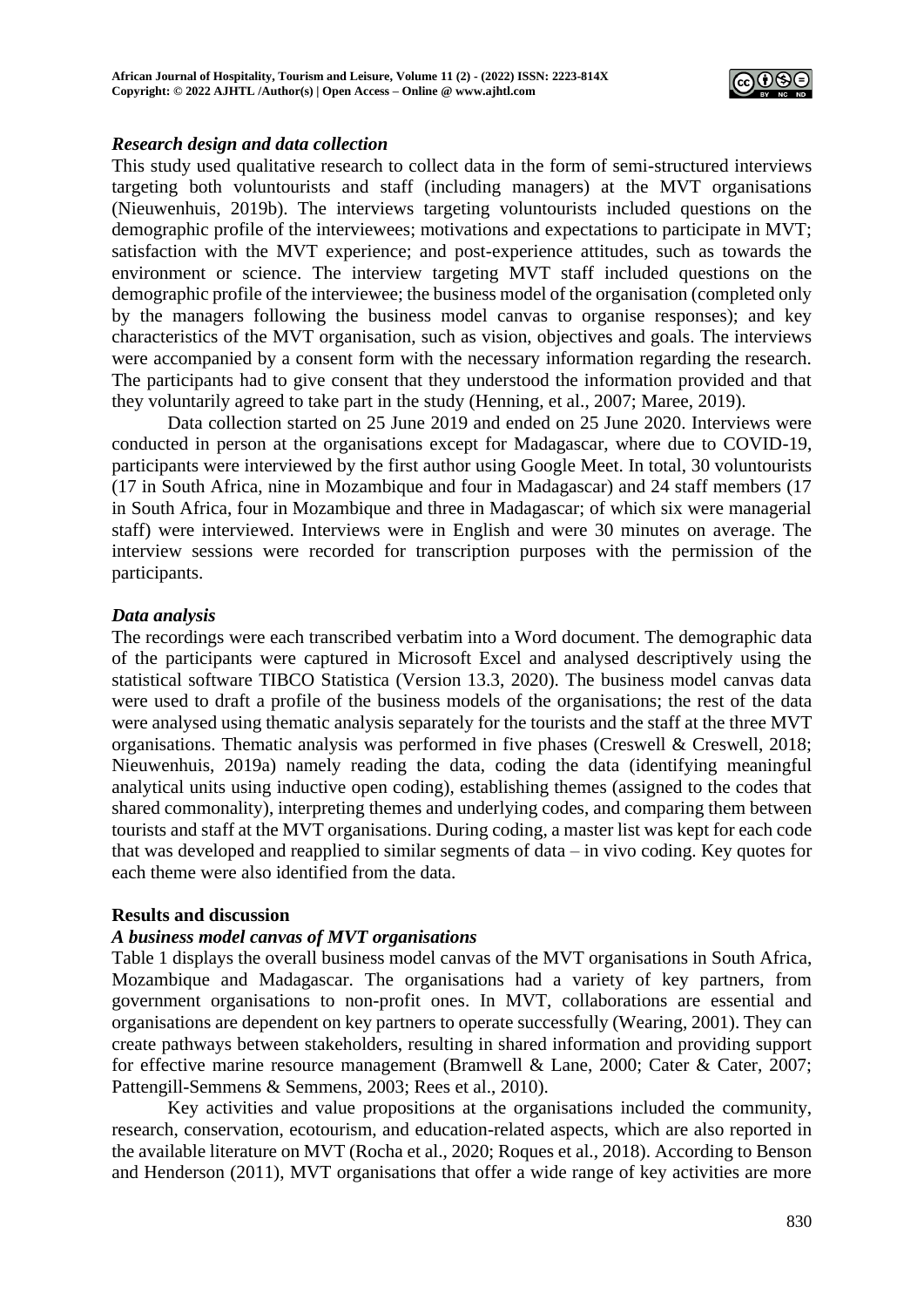

likely to be successful. These activities and opportunities should make unique and memorable experiences, which can assist with saving flagship species from extinction and addressing marine ecosystem degradation (Wingit et al., 2017). The key resources of the organisations included the environment, voluntourists, collaborators, community, staff and equipment, which are also recurrent in the available literature (Benson & Henderson, 2011; Gray & Campbell, 2007; Kohler et al., 2016; Roques et al., 2018; Wingit et al., 2017). Key resources are essential for the successful operation of an MVT organisation, allowing them to offer unique opportunities to the voluntourists, and to obtain repeat and new voluntourists (Debarliev & Mitrovska, 2016; Forster, 2001).

| <b>Key Partners</b>                                                                                                                                | <b>Key Activities</b>                                                                                                                                                                                                                                                                                                                                                                                                                                                                                             | <b>Value Propositions</b>                                                                                                   | <b>Customer Relationships</b>                                                                                                                                                                                                                  | <b>Customer Segments</b>                                                                                                                                                                                                                              |  |
|----------------------------------------------------------------------------------------------------------------------------------------------------|-------------------------------------------------------------------------------------------------------------------------------------------------------------------------------------------------------------------------------------------------------------------------------------------------------------------------------------------------------------------------------------------------------------------------------------------------------------------------------------------------------------------|-----------------------------------------------------------------------------------------------------------------------------|------------------------------------------------------------------------------------------------------------------------------------------------------------------------------------------------------------------------------------------------|-------------------------------------------------------------------------------------------------------------------------------------------------------------------------------------------------------------------------------------------------------|--|
| (Infrastructure)<br>• Tourism support<br>services<br>• Educational<br>institutions<br>$\bullet$ Government<br>• Research centres<br>$\bullet$ NGOs | (Infrastructure)<br>• Community<br>engagement<br>• Conservation of marine • Educating<br>ecosystems and species • Research<br>• Research projects<br>• Marine ecotourism<br>• Diving/snorkelling<br>• Training/teaching<br>protocols<br>• Courses<br><b>Key Resources</b><br>(Infrastructure)<br>• Ocean, coastal zone and<br>marine life<br>• Voluntourists<br>• External collaborators<br>• Local destination and<br>community<br>$\bullet$ Staff<br>$\bullet$ Equipment<br>• Marine animal species<br>databank | (Offer)<br>• Protecting<br>• Raising awareness<br>• Conservation<br>• Alleviating poverty<br>• Ethical marine<br>ecotourism | (Customer)<br>• Social media<br>• Newsletter<br>• Company blog<br>• Courses<br><b>Channels</b><br>(Customer)<br>• Social media<br>• Scientific conferences<br>• Company website<br>• Newsletter<br>• Educational institutions<br>• Exhibitions | (Customer)<br>• Someone interested in and<br>with a passion for ocean<br>conservation and marine<br>fauna and flora<br>• Students and gap year takers<br>• Those interested in marine<br>mammal research<br>$\bullet$ Ecotourists<br>• General divers |  |
|                                                                                                                                                    | <b>Cost Structure</b><br>(Financial Viability)                                                                                                                                                                                                                                                                                                                                                                                                                                                                    |                                                                                                                             |                                                                                                                                                                                                                                                | <b>Revenue Stream</b><br>(Financial Viability)                                                                                                                                                                                                        |  |
| • Employee salaries<br>• Services and<br>requirements for<br>voluntourists<br>$\bullet$ Rent<br>• IT and Equipment<br>$\bullet$ Fuel               | • Advertising<br>Maintenance<br>• Governance tax<br>• Educational material<br>• Training/teaching<br>protocols                                                                                                                                                                                                                                                                                                                                                                                                    | $\bullet$ Courses<br>• Trainers<br>• Travel expeditions<br>• Miscellaneous items (T-• Research funds<br>shirts)             | • Voluntourist fees<br>• Sponsors<br>$\bullet$ Grants                                                                                                                                                                                          | • Marine ecotourism<br>• Documentaries<br>• Donations and membership                                                                                                                                                                                  |  |

Table 1. An overall business model canvas of the MVT organisations studied

According to Benson and Henderson (2011), MVT organisations use different marketing channels to advertise their programmes to potential voluntourists and to interact with them before and after participation in MVT. The organisations in this study used social media, company websites, newsletters, company blogs, scientific conferences, exhibitions and educational institutions to communicate and maintain a relationship with their voluntourists. Some of these have been highlighted also by Roques et al. (2018). General marine wildlife tourists, such as divers, ecotourists, students and researchers with an interest in marine conservation were identified as customer segments, in line with previous studies (Clifton & Benson, 2006; Coghlan, 2006; Ellis, 2003; Galley & Clifton, 2004; Gray & Campbell, 2007; Lorimer, 2009; Wood, 2010). From this, it can be seen that MVT represents a different customer segment compared to mass tourism (Wearing et al., 2010).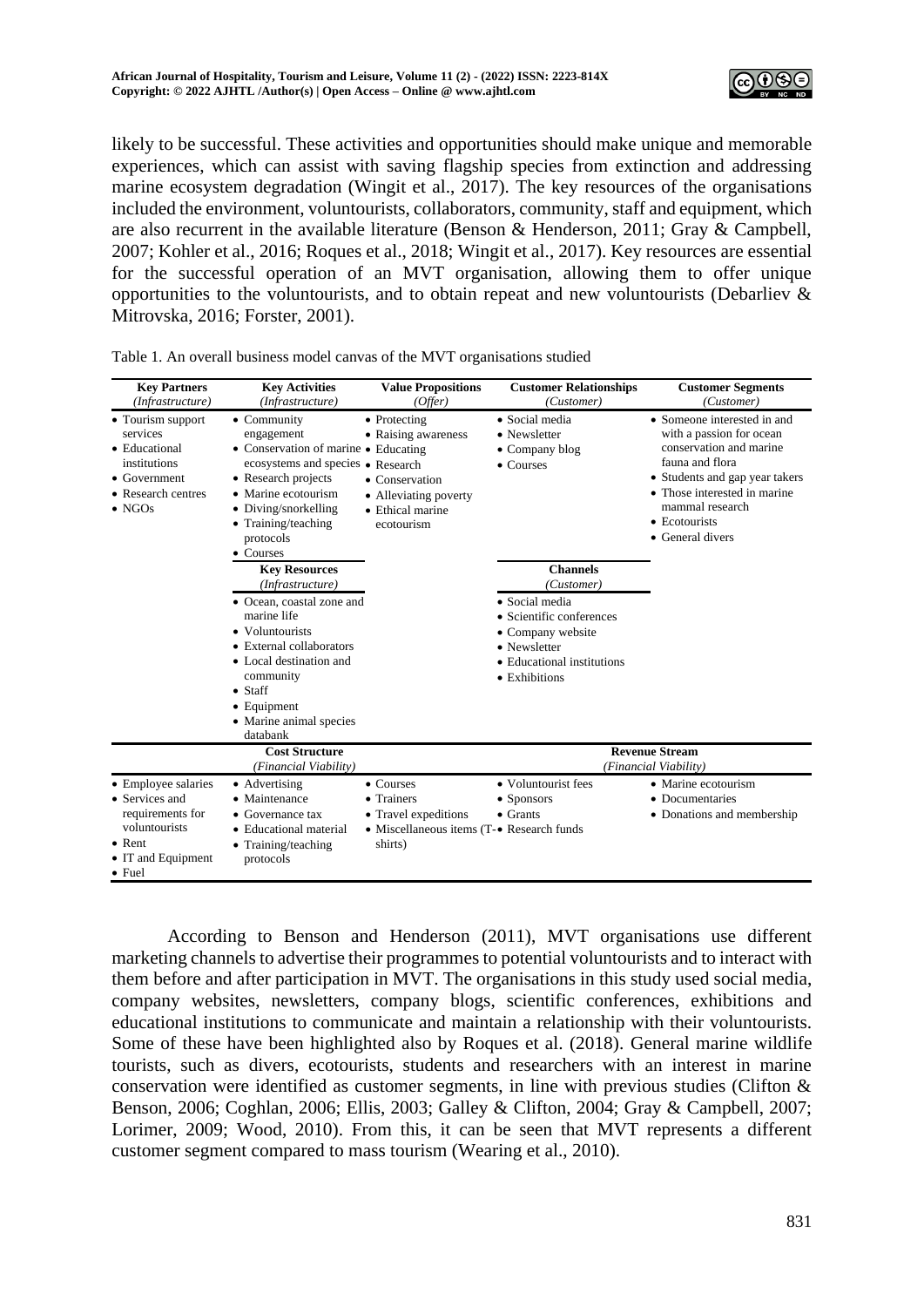

The financial viability of MVT organisations includes different incomes and expenses (Benson & Henderson, 2011; Gray & Campbell, 2007; Wearing, 2001). This can be seen from the results, where the cost structure revolved around general business expenses (e.g. fuel and rent), to more specialised matters (e.g. training and travel expeditions). The revenue stream was mainly focused on donations and payments received from voluntourists. The cost structure and revenue streams of MVT organisations are also described in the available literature and generally confirm what emerged in this study (Benson & Henderson, 2011; Gray & Campbell, 2007; Rocha et al., 2020; Roques et al., 2018; Wingit et al., 2017). From this, it is understood why MVT organisations tend to attract western or young travellers with the time and money to support conservation projects (Coghlan, 2006; Heath, 2007; Scheyvens, 2002). This could be one of the reasons why an MVT holiday is more expensive compared to a general holiday, due to the variety of expenses and only a few methods to obtain an income (Wearing, 2001). It is important to ensure that an MVT organisation is financially viable and successful, by offering a quality experience, even if it means charging higher prices (Benson & Henderson, 2011; Buzzell & Gale, 1987). Increased financial support can lead to the protection of marine species and habitats, and increase support for marine conservation work, resulting in enhanced marine wildlife management and research (Dearden et al., 2007; Trave et al., 2017; Wiener et al., 2009; Zeppel, 2008; Zeppel & Muloin, 2013).

## *Demographic profile of voluntourists and staff*

Table 2 represents the demographic profile of the participants in this study, including voluntourists and staff.

| ore 2. Demographie profile of participants<br><b>Variable</b> | <b>Categories</b>                    | Voluntourists $(N=30)$ | Staff $(N=24)$ |
|---------------------------------------------------------------|--------------------------------------|------------------------|----------------|
|                                                               | Africa                               | 3                      | 46             |
|                                                               | Europe                               | 47                     | 29             |
| Origin (%)                                                    | North America                        | 43                     | 25             |
|                                                               | Australia                            | 3                      | $\overline{0}$ |
|                                                               | South America                        | 3                      | $\overline{0}$ |
|                                                               | Male                                 | 17                     | 58             |
| Gender $(\%)$                                                 | Female                               | 83                     | 42             |
|                                                               | $\overline{\mathbf{x}}$              | 26                     | 35             |
| Age $(y)$                                                     | Min-max                              | $20 - 52$              | $22 - 70$      |
|                                                               | SD-SE                                | 6.93-1.29              | 11.94-2.44     |
|                                                               | School                               | 57                     | 33             |
| Education (%)                                                 | University                           | 43                     | 67             |
|                                                               | Environmental or biological sciences |                        |                |
| Subject of study (%)                                          | Other                                | 54                     | 69             |
|                                                               |                                      | 46                     | 31             |
|                                                               | Student                              | 60                     |                |
| Occupation $(\%)$                                             | Employed                             | 30                     |                |
|                                                               | Unemployed                           | 10                     |                |
| How did you start working                                     | Internship/volunteer                 |                        | 46             |
| at this organisation? (%)                                     | Offered/approached                   |                        | 33             |
|                                                               | Founder / CEO                        |                        | 21             |
| For how long have you                                         | $\overline{x}$                       |                        | 6              |
| worked at this organisation?                                  | Min-max                              |                        | $0.5 - 22$     |
| (y)                                                           | SD-SE                                |                        | $6.27 - 1.28$  |
| Did you volunteer before                                      | Yes                                  |                        | 50             |
| you started working at this                                   | No                                   |                        | 50             |
| organisation? (%)                                             |                                      |                        |                |

#### Table 2. Demographic profile of participants

The voluntourists mainly originated from Europe (47%) or North America (43%), and the staff from Africa (46%). The majority of the voluntourists were female (83%), and there was a similar proportion of male (58%) to female (42%) staff at the MVT organisations. The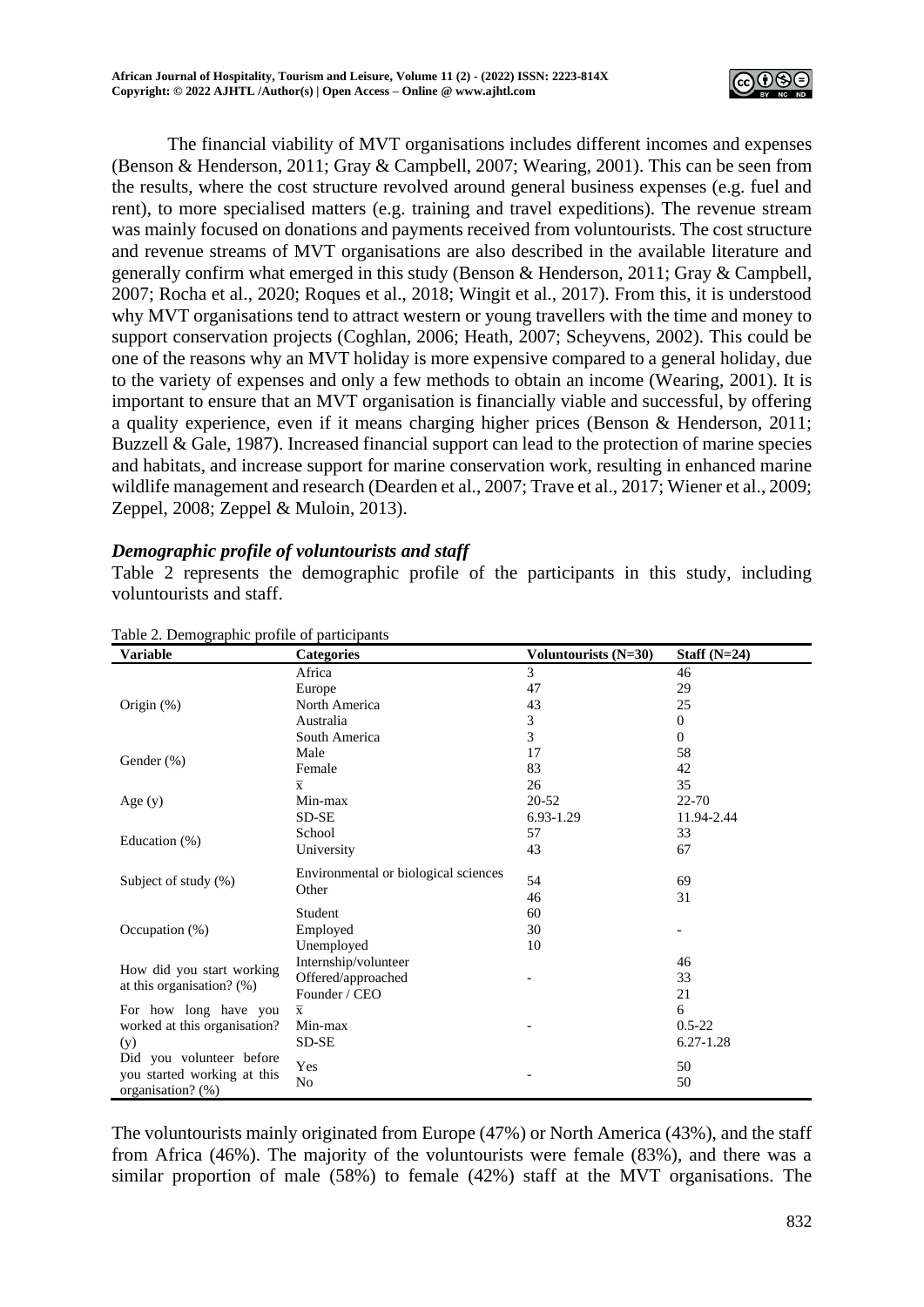

voluntourists were 26 years old on average, and the staff were almost ten years older (35 years on average). The highest level of education for the voluntourists was equivalent to high school (57%), almost half of them had a university degree (43%), and 60% of them were still studying. The staff at the MVT organisations mainly had a university degree (67%). Both the voluntourists and staff had a background in environmental or biological sciences (54% and 69% respectively). The staff had been working at their organisation for an average of six years. Almost half of them (46%) had volunteered at the same organisations before they started working there.

results of this study partly reflect the profile of marine voluntourists described in previous literature (Benson & Henderson, 2011; Gray & Campbell, 2007; Roques et al., 2018). Some MVT organisations try to attract international tourists to participate in their programmes (Heath, 2007; Scheyvens, 2002), and employ local staff to work for their establishments (Clifton & Benson, 2006; Gray & Campbell, 2007). This results in a stable income and at the same time support for the local economy (Wearing, 2001). It should be noted that in certain instances, it is not possible to employ local people, due to a variety of reasons (e.g. lack of skills and experience) (Wearing, 2001). According to Roques et al. (2018), females are more motivated to travel internationally for leisure activities or to join voluntourism programmes. Younger voluntourists with the skills and experience are usually targeted to join MVT programmes, as this prepares them for the global labour market (Jones, 2011). Staff at the MVT organisations are usually older, more experienced and able to share knowledge with the voluntourists (Bhandari & Heshmati, 2010). In some instances, the MVT organisations try to employ previous voluntourists who have become loyal to the MVT programme (Lester et al., 2017).

### *Perspectives on MVT*

Six main perspectives (themes) emerged from the narratives of voluntourists and staff who participated in this study. The themes are described and discussed as follows.

Conservation and education: The voluntourists participating in this study were drawn to MVT for ecocentric reasons. They mainly wanted to be part of marine and wildlife conservation. Conservation was defined by both the voluntourists and the staff as safeguarding the environment and ecosystems. This is in line with the definition given by Sandbrook (2015), where conservation is the actions that directly increase the probability of species and habitats staying in the natural ecosystem. They expressed that conservation revolves around protecting, changing one's behaviour and educating others. Both the voluntourists and the staff believed that they contributed to conservation through education, science and responsible behaviour. A staff member explained that "conservation is educating people so that they want to make a change in their lives, and want to protect the environment."

The voluntourists stated that new or modified conservation policies should be put into place by politicians and the government to enhance conservation. They also indicated that people should be educated on these policies to ensure that conservation is achieved. They claimed that they wanted to take action and educate people once they returned home from the MVT programme. They had a desire to share information about their experience, and arrange conservation activities. The staff at the case studies claimed that they educated the public about conservation through social media, scientific outputs and public talks, and considered it as an essential instrument of conservation advocacy. Other activities of advocacy included research, active stewardship, and petitioning.

The voluntourists believed that the MVT organisations they visited acted according to proper ethical standards. They mostly mentioned how the organisations promoted moderate and respectful interactions with wildlife, followed codes of conduct, and educated the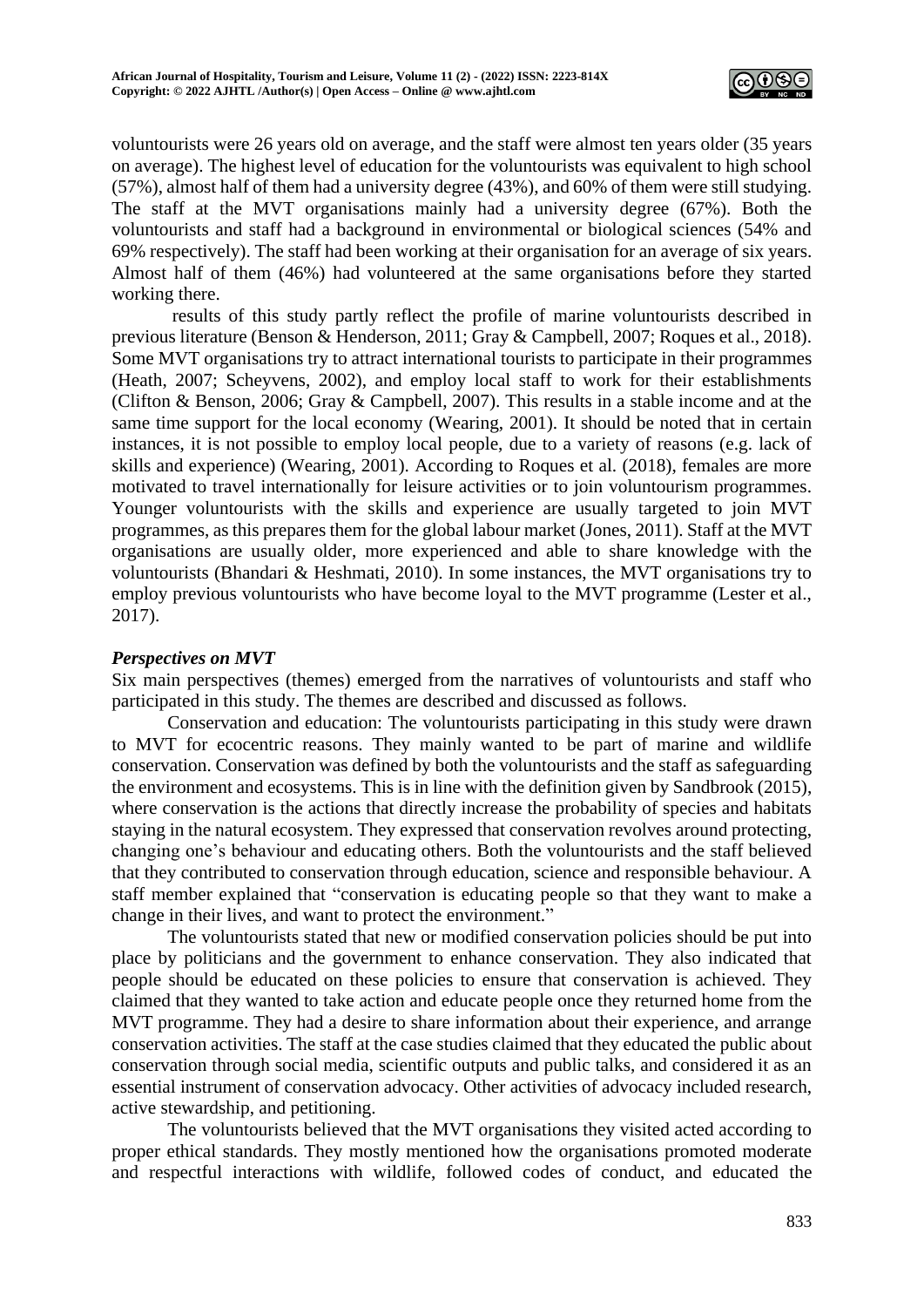

voluntourists before allowing them to do any tasks. A voluntourist stated that "there is always a code of conduct with each marine animal that the staff approach. There is a no-touching rule, no noise rule, and they are always careful and respectful towards the marine animals." These results are in line with the idea that MVT organisations and voluntourists want to contribute to ethically sound marine conservation through science and education, proper handling of marine wildlife, and being more environmentally aware (Anderson et al., 2017; Brightsmith et al., 2008; Wearing & McGehee, 2013; Zeppel & Muloin, 2013).

Pro-environmental behaviour: Both the voluntourists and the staff at the MVT organisations believed that the greatest threats to the environment and ecosystems are anthropogenic. They stated that humans have the largest negative impact on the environment, such as pollution, climate change, and overfishing. A staff member expressed that "the biggest threat is the human impact." The voluntourists and staff indicated that they are environmentally responsible, by reducing their environmental footprint. This included reducing, reusing and recycling, using eco-friendly products, and education. The voluntourists added that they would further reduce their environmental footprint after participating in the MVT programme, through sustainable food consumption, responsible waste disposal and responsible transportation. The voluntourists believed that the obligations of the citizens towards the environment and conservation include being actively responsible. A voluntourist stated that "all citizens have the responsibility to care about our planet. Because as many people say, we do not have a planet B. So, we have to be responsible." Generally, voluntourism organisations and voluntourists want to be more environmentally aware and reduce the impact that they have on the environment (Goldberg et al., 2018; Zeppel & Muloin, 2013).

Science and community engagement: Working with marine scientists, using research equipment and participating in scientific research were part of the motivations and expectations of voluntourists in this study. The voluntourists had high expectations to learn as much as possible through science and experience. They were also motivated to discover Africa and its cultures and wanted to experience the destination by interacting with the local community.

The voluntourists believed that participatory research, also called citizen science (which the tourists believed they practised during their trip), was an essential scientific tool. A voluntourist indicated that "citizen science is important because communities may have or access information that the scientist needs or can use. It is important to involve various communities so that they can give the scientist additional knowledge. One just needs to ensure that communication and relations between the scientists and communities are good, because some communities may need to first learn something before participating and collecting data, which is a good thing." The voluntourists indicated that citizen science is important for education, community engagement, the contribution of valuable data, and capacity building. They believed that proper involvement of the community could result in scientific validity and legitimacy of data in citizen science. In line with these perspectives, the staff at the MVT organisations claimed that they were focused on contributing to research, through collaboration and publications. A staff member stated that "the data that we collect and supply to scientists is a way that we contribute to scientific research." They acknowledged that the voluntourists played a large role in research through data management. The organisations were also involved in community engagement, through sponsorships, education, beach clean-ups, supporting the tourism industry, purchasing products and services and enhancing local diving tourism.

Indeed, MVT can provide essential and reliable data on marine wildlife and ecology that can result in positive conservation management outcomes (Schmeller et al., 2008). Voluntourists play a central role in the collection of quality data and conducting environmental monitoring and conservation research (Dickinson et al., 2012). The data collected by MVT organisations can be incorporated into existing marine monitoring programmes and can be used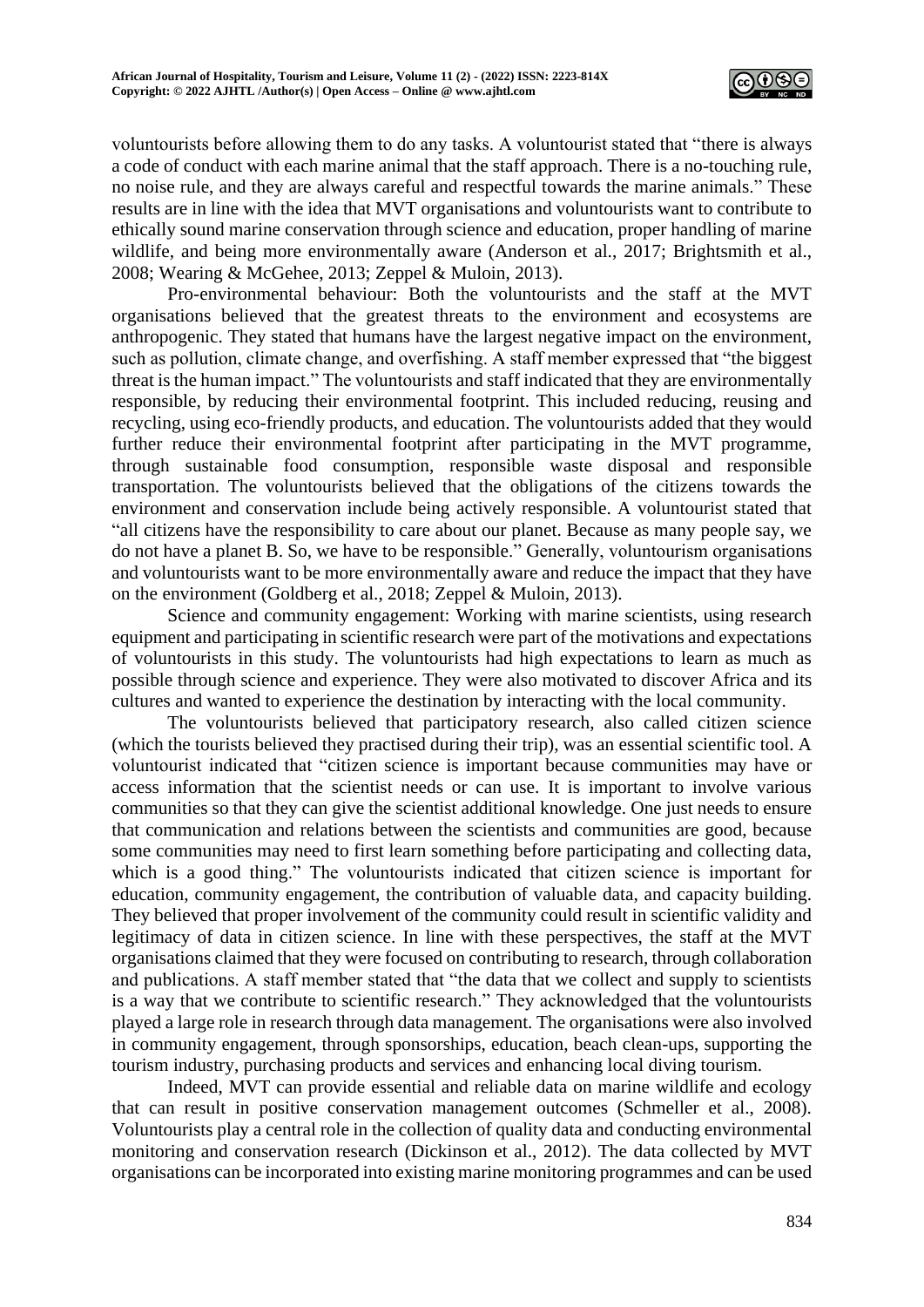

to inform decisions or address specific marine conservation problems (Malpica-Cruz et al., 2016; Pattengill-Semmens & Semmens, 2003). MVT can also assist local communities in hosting MVT projects, resulting in the empowerment of the local community, increased skills and education on marine environmental issues and conservation, enhanced living conditions of the local community, and poverty alleviation (Knollenberg et al., 2014; Lyons & Wearing, 2008; Wearing, 2001).

Training and skills development: The training offered to the staff and voluntourists were closely related. Training for the staff was more hands-on and formal (e.g. first aid and research project management skills). Whereas for the voluntourists it was formal hands-on training (e.g. research skills and project management skills). Both the staff and voluntourists also received informal training (e.g. people skills). A staff member explained that "the whole programme is a training opportunity, and each of the projects is a skill development opportunity." The voluntourists were satisfied with the training and education received, and expressed an interest in marine conservation careers, claiming that education, research and interaction with people were important elements in this choice. These results are corroborated by the finding that personal development was part of the motivations and expectations of the voluntourists. They wanted to increase their knowledge and experience by participating in MVT. Indeed, MVT programmes can give voluntourists the necessary skills and experience that would prepare them for the global labour market (Jones, 2011).

Vision and mission of MVT: The mission and vision of the MVT organisations were to make a difference through a variety of activities including conservation, education, research, ecotourism and community engagement. A staff member indicated that "our mission is to protect and educate people about the problems and the importance of marine life." All the activities offered by the organisations formed part of the voluntourists' motivations, preferences, expectations and satisfaction. Voluntourists wanted to have experiences where they could interact with the local community, contribute to marine conservation, learn about marine life and participate in scientific research. A voluntourist stated that "I want to educate the new generations and protect the ocean and nature, involving the local communities." According to Wood and Zeppel (2008), marine voluntourists are interested in marine discovery, marine exploration, social interaction, learning from experienced researchers, engaging with the local community, fun and skills development. Voluntourism organisations that offer a wider range of key activities are more likely to be successful (Benson & Henderson, 2011). The mission and vision of MVT organisations would not be achievable without the hard work of staff and voluntourists, the support of the local community, and a diverse marine ecosystem. Without these, organisations would also not be able to operate successfully and offer unique opportunities to tourists (Debarliev & Mitrovska, 2016). The organisation, activities offered, and people involved are crucial to ensure repeat voluntourists (Forster, 2001).

Future of MVT organisations: The staff believed that in five years the MVT organisations they worked at would be bigger and better, with long-term staff and attracting more voluntourists. A staff member expressed that "the organisation will educate more volunteers and attract more researchers and conservationists with the same passion." They also believed that the organisations would have a larger impact on marine conservation through research and education. They knew that various resources were required to achieve these goals, such as increased finances, staff and voluntourists. The voluntourists indicated that they would continue to participate in conservation and community voluntourism following their experience. However, they stated that their circumstances, especially financial, would have a large impact on their ability to continue participating in voluntourism. A voluntourist explained that "It depends on the circumstances. For example, in my case, I think there are two differences. If I am talking from a marine biologist's point of view, these experiences help me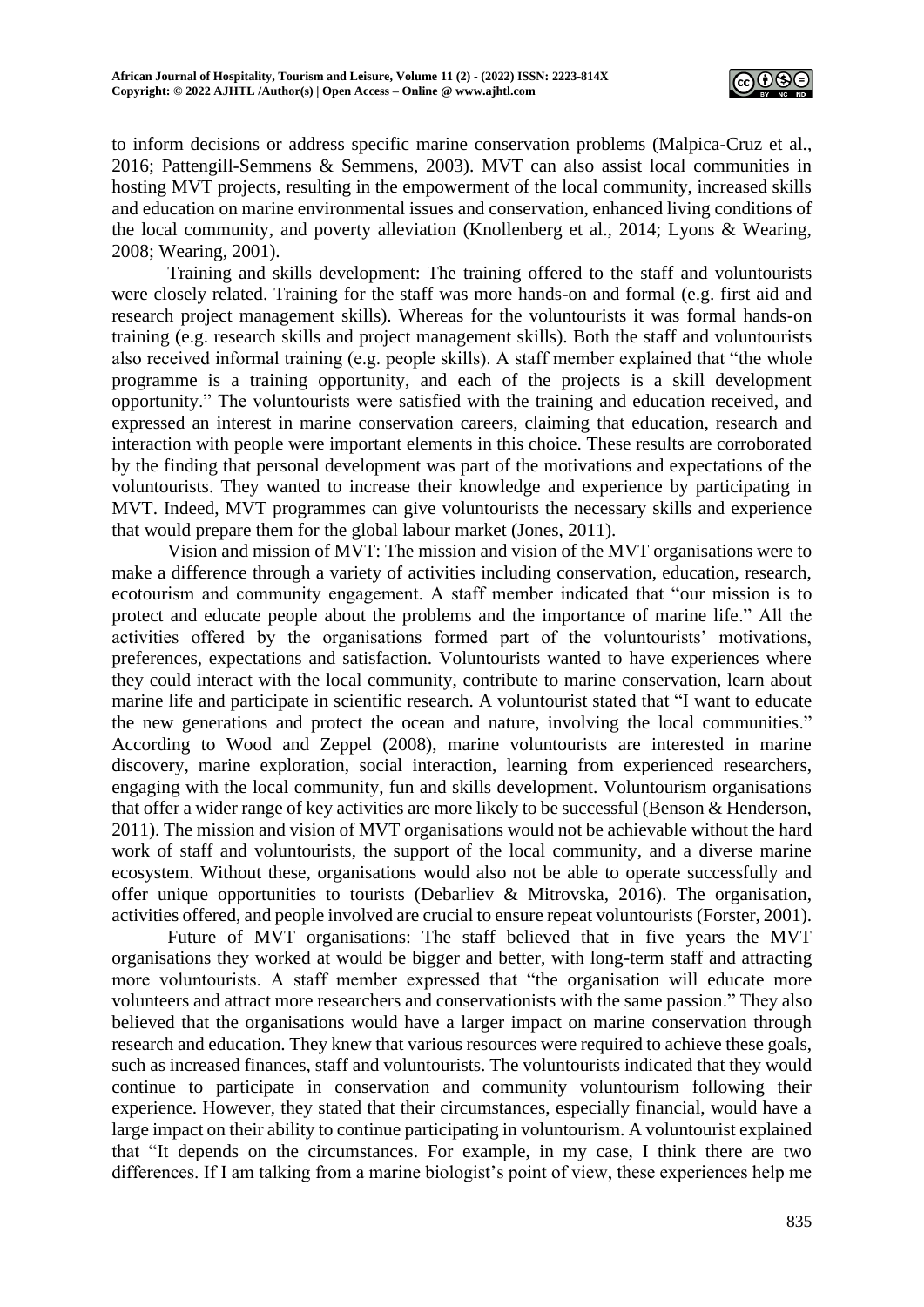

to enhance my skills and experience for a career in marine science. So, I am willing to pay to do it. But, if I were a tourist passionate about marine ecosystems, I think the price would be more influential on my choice." MVT organisations have a variety of financial expenses and only a few methods to obtain an income, resulting in MVT trips being more expensive than a normal tourism holiday (Wearing, 2001). It is essential to ensure that an organisation is financially viable, even if it is not profit-driven (Benson & Henderson, 2011). With increased financial support, further marine species and marine habitats can be protected, and the support for marine conservation work can increase, resulting in improved marine wildlife management and research (Wiener et al., 2009; Zeppel, 2008; Zeppel & Muloin, 2013).

From the above results, it is evident that when MVT organisations strive to follow ethical standards, the tourists' experience is not negatively affected and attitudinal outcomes after the experience are positive, with an alignment of perspectives between staff and voluntourists. MVT organisations are encouraged to ensure that they follow pro-environmental behaviours, as they are likely to affect the voluntourists' attitude and behaviour. Given the different circumstances in which these organisations operate, their location and their vision, it is not advised to standardise business models in MVT. However, the business model canvas approach allows businesses to see what areas in operational management can be improved to overcome important challenges and achieve sustainable growth. On the other hand, it must be remembered that MVT is often criticised for greenwashing, the commodification of nature and conservation, and the lack of scientific legitimacy. Some organisations are culpable of greenwashing, as they promote the positive difference that they make to attract a wide range of voluntourists but fail to represent the real situation (Lyons & Maxwell, 2004). Certain organisations may sell conservation experiences as a form of commodity (Gray & Campbell, 2007). MVT could also influence the reliability and validity of the scientific data collected. This could be due to voluntourists having different levels of experience and knowledge, getting bored with repetitive tasks or taking longer to complete the tasks (Gürel & Tat, 2017). While the results of this study are positive in this regard, they are not necessarily generalisable to the global MVT context, and further work should always pay attention to investigations of scientific legitimacy and authenticity in MVT.

## **Conclusions**

This study investigated the perspectives of marine wildlife voluntourists and staff representing marine wildlife voluntourism (MVT) organisations in southern Africa, concerning MVT (as an experience or an offering) and its value. In particular, this study looked into the alignment of tourists' and organisations' views and confirmed it. From the results, it can be concluded that the business model canvas of the organisations shared important characteristics as found in the literature. The business model canvas allows businesses to see what areas in operational management can be improved to overcome important challenges and achieve sustainable growth. Organisations could identify additional key partners and resources, enhance their key activities and value propositions, improve their customer relationships and channels, attract additional customer segments, reduce their cost structure, and improve their revenue stream.

The voluntourists and MVT organisations shared similar orientations towards conservation, environmental attitude and behaviour, research, and community. Voluntourists were driven by the need to make a difference and participate in research, while at the same time understanding the importance of the community in marine conservation. MVT organisations focused on making a difference through research, education and community engagement. Organisations could ensure that they provide voluntourists with a memorable experience that can result in positive word of mouth, repeat visits and loyalty. This would bring an increased income and growth for said organisations, as well as better conservation and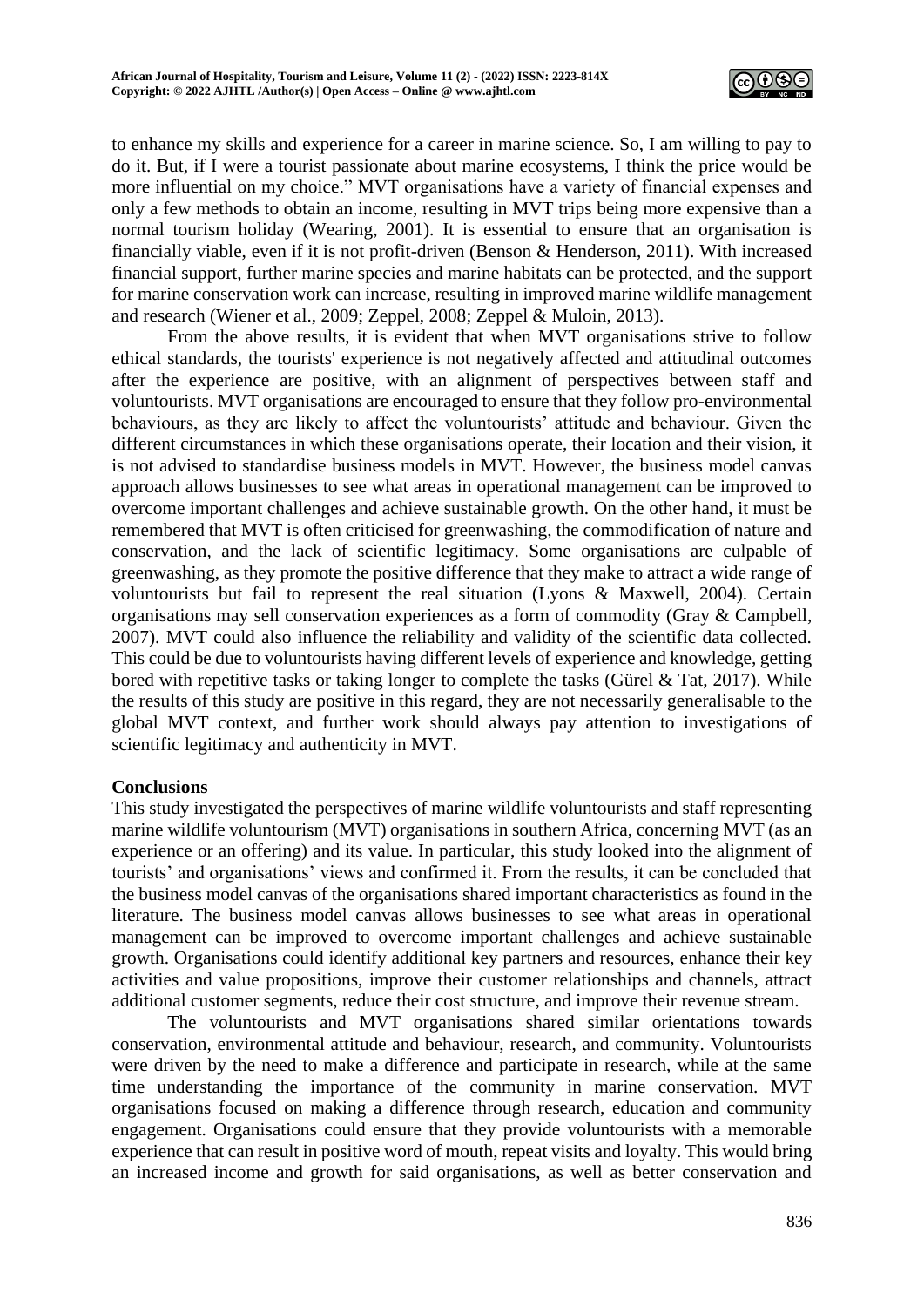

protection of marine species and ecosystems, and improved marine wildlife management and research. MVT organisations could also ensure that they involve the voluntourists in legitimate and ethically sound research, conservation and community engagement, all of which are highly valued by the tourists. This would allow organisations to continue to make a difference and enable voluntourists through training to be ready for the global labour market. This would also result in the improvement of existing marine monitoring programmes and can address specific marine conservation problems. More research of this type would contribute to a better understanding of MVT in southern Africa and globally and guide its sustainable development.

The following limitations were faced during the research. First, the researcher was not able to travel to the Madagascar case study to collect data in person. This was due to the COVID-19 pandemic and the resulting national lockdowns. Second, while this study focused on MVT in southern Africa, which included both demand and supply sides, the inclusion of other stakeholders may have enriched the data and improved the interpretation thereof. Finally, the subjectivity of the researchers may have, in part, affected the way that the final data were analysed and interpreted.

### **Acknowledgements**

The contribution of all the voluntourists and staff at the marine wildlife voluntourism organisations who participated in this study is greatly appreciated. The research was approved by the Research Ethics Committee of the Faculty of Economic and Management Sciences at the North-West University, South Africa, under the ethics code NWU-00767-19-A4. This paper reflects only the authors' view. The North-West University accept no liability whatsoever in this regard.

#### **References**

- Alexander, Z. (2012). The Impact of a Volunteer Tourism Experience, in South Africa, on the Tourist: The Influence of Age, Gender, Project Type and Length of Stay. *Tourism Management Perspective*, 4, 119–126.
- Anderson, L. G., Chapman, J.K., Escontrela, D. & Gough, C. L. A. (2017). The Role of Conservation Volunteers in the Detection, Monitoring and Management of Invasive Alien Lionfish. *Management of Biological Invasions*, 8 (4), 589–598.
- Ballantyne, R., Packer, J., Hughes, K. & Dierking, L. (2007). Conservation Learning in Wildlife Tourism Settings: Lessons from Research in Zoos and Aquariums. *Environmental Education Research*, 13 (3), 367–383.
- Bargeman, B., Richards, G. & Govers, E. (2018). Volunteer Tourism Impacts in Ghana: A Practice Approach. *Current Issues in Tourism,* 21 (13), 1486-1501.
- Benson, A. M. & Henderson, S. (2011). A Strategic Analysis of Volunteer Tourism Organisations. *The Service Industries Journal*, 31 (3), 405–424.
- Bernstein, J. D. & Woosnam, K. M. (2019). Same Same but Different: Distinguishing What it Means to Teach English as a Foreign Language within the Context of Volunteer Tourism. *Tourism Management,* 72, 427-436.
- Bhandari, A. K. & Hesmati, A. (2010). Willingness to Pay for Biodiversity Conservation. *Journal of Travel and Tourism Marketing*, 27, 612–623.
- Bramwell, B. & Lane, B. (2000). Collaboration and Partnerships in Tourism Planning. In B. Bramwell, & B. Lane (Eds.), *Tourism Collaboration and Partnerships: Politics, Practice and Sustainability* (pp. 1–19). United Kingdom: Channel View Publications.
- Brightsmith, D. J., Stronza, A. & Holle, K. (2008). Ecotourism, Conservation Biology, and Volunteer Tourism: A Mutually Beneficial Triumvirate. *Biology Conservation,* 141 (11), 2832-2842.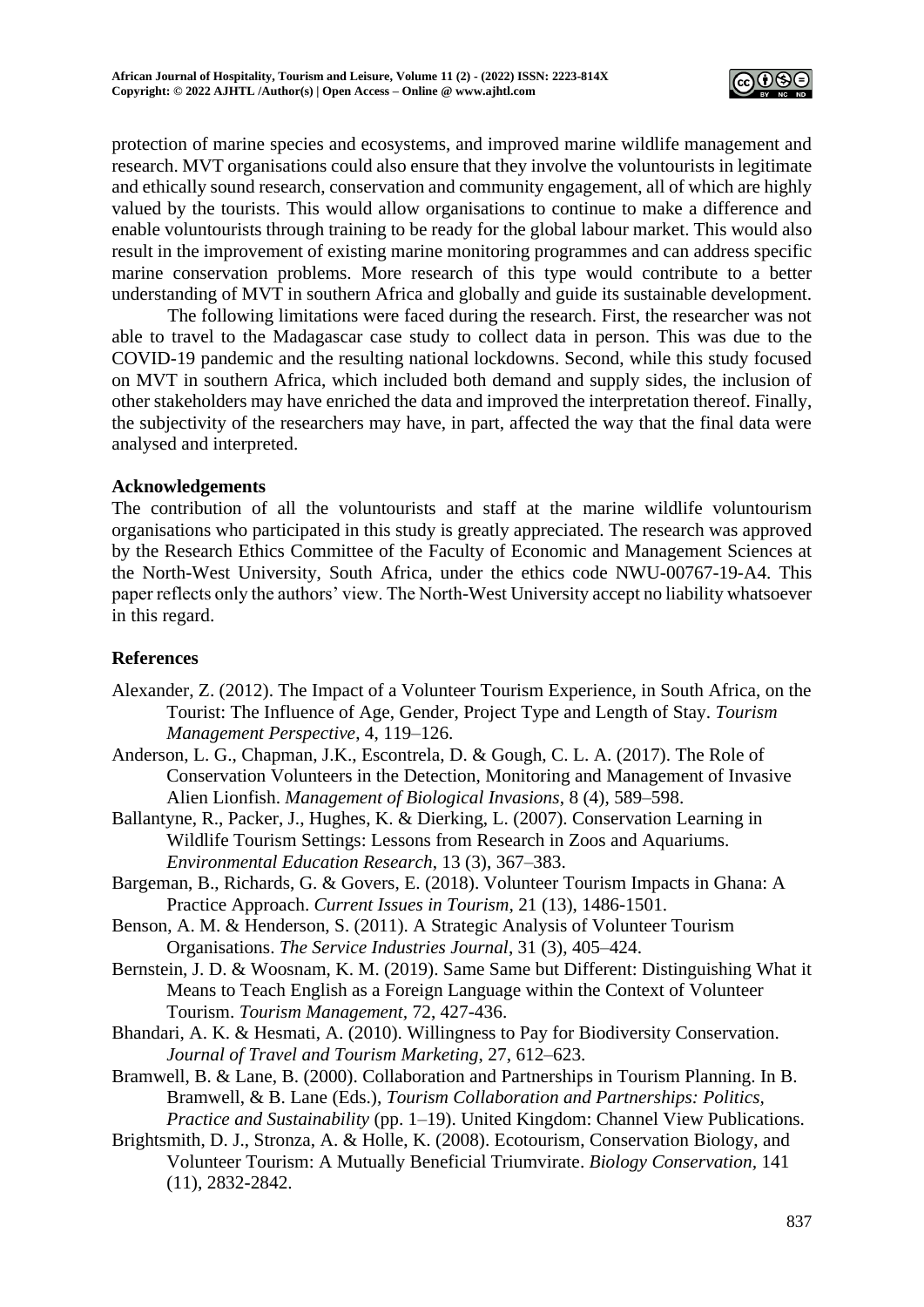

- Brondo, K. V. (2015). The Spectacle of Saving: Conservation Voluntourism and the New Neoliberal Economy on Utila, Honduras. *Journal of Sustainable Tourism*, 23 (10), 1405–1425.
- Brooks, J. S., Franzen M. A., Holmes C. M., Grote M. N. & Borgerhoff Mulder, M. (2006). Testing Hypotheses for the Success of Different Conservation Strategies. *Conservation Biology*, 20, 1528–1538.
- Buzzell, R. D. & Gale, B. T. (1987). *The PIMS Principle: Linking Strategy to Performance*. United States of America: Free Press.
- Cárdenas, S. A. & Lew, D. K. (2016). Factors Influencing Willingness to Donate to Marine Endangered Species Recovery in the Galapagos National Park, Ecuador. *Frontiers in Marine Science*, 3 (60), 1-14.
- Cater, C. & Cater, E. (2007). *Marine Ecotourism: Between the Devil and the Deep Blue Sea.* United Kingdom: Cabi International.
- Clifton, J. & Benson, A. (2006). Planning for Sustainable Ecotourism: The Case for Research Ecotourism in Developing Country Destinations. *Journal of Sustainable Tourism*, 14 (3), 238–254.
- Coghlan, A. & Gooch, M. (2011). Applying a Transformative Learning Framework to Volunteer Tourism. *Journal of Sustainable Tourism*, 19 (6), 713–728.
- Coghlan, A. (2006). Volunteer Tourism as an Emerging Trend or an Expansion of Ecotourism? A Look at Potential Clients' Perceptions of Volunteer Tourism Organizations. *International Journal of Nonprofit and Voluntary Sector Marketing*, 11 (3), 225-237.
- Creswell, J.W. & Creswell, J. D. (2018). *Research Design: Qualitative, Quantitative and*  Mixed Methods Approach. 5<sup>th</sup> ed. United States of America: SAGE Publications.
- Dearden, P., Topelko, K. N. & Ziegler, J. (2007). Tourists Interactions with Sharks. In J. Highman, & M. Lück (Eds.), *Marine Wildlife and Tourism Management: Insight from the Natural and Social Sciences* (pp. 66-90). United Kingdom: CABI.
- Debarliev, S. & Mitrovska, S. (2016). Creating Distinctive Value Proposition in Tourism by Business Model Tools: Case Study of the City of Ohrid. *European Scientific Journal,* 12 (3), 82-104.
- Devereux, P. & Holmes, K. (2018). Voluntourism and the Sustainable Development Goals. In D. J., Liburd, & D. D. Edwards (Eds.), *Collaboration for Sustainable Tourism Development* (pp. 93-111). United Kingdom: Goodfellow Publishers.
- Dickinson, J. L., Shirk, J., Bonter, D., Bonney, R., Crain, R. L., Martin, J., Philips, T. & Purcell, K. (2012). The Current State of Citizen Science as a Tool for Ecological Research and Public Engagement. *Frontier in Ecology and Environment*, 10 (6), 291- 297.
- Donnelly, A., Crowe, O., Regan, E., Begley, S. & Caffarra, A. (2014). The Role of Citizen Science in Monitoring Biodiversity in Ireland. *International Journal of Biometeorology,* 58 (6), 1237–1249.
- Ellis, C. (2003). Participatory Environmental Research in Tourism: A Global View. *Tourism Recreation Research*, 28, 45-55.
- Finkler, W. & Higham, J. (2004). The Human Dimensions of Whale Watching: An Analysis Based on Viewing Platforms. *Human Dimensions of Wildlife*, 9 (2), 103–117.
- Forster, J. (2001). *Potential of a Lifetime, Research Summary: Study of Older Volunteers in 25 Organisations*. United Kingdom: Institute for Volunteering Research.
- Galley, G. & Clifton, J. (2004). The Motivational and Demographic Characteristics of Research Ecotourists: Operation Wallacea Volunteers in South-East Sulawesi, Indonesia. *Journal of Ecotourism*, 3 (1), 69-82.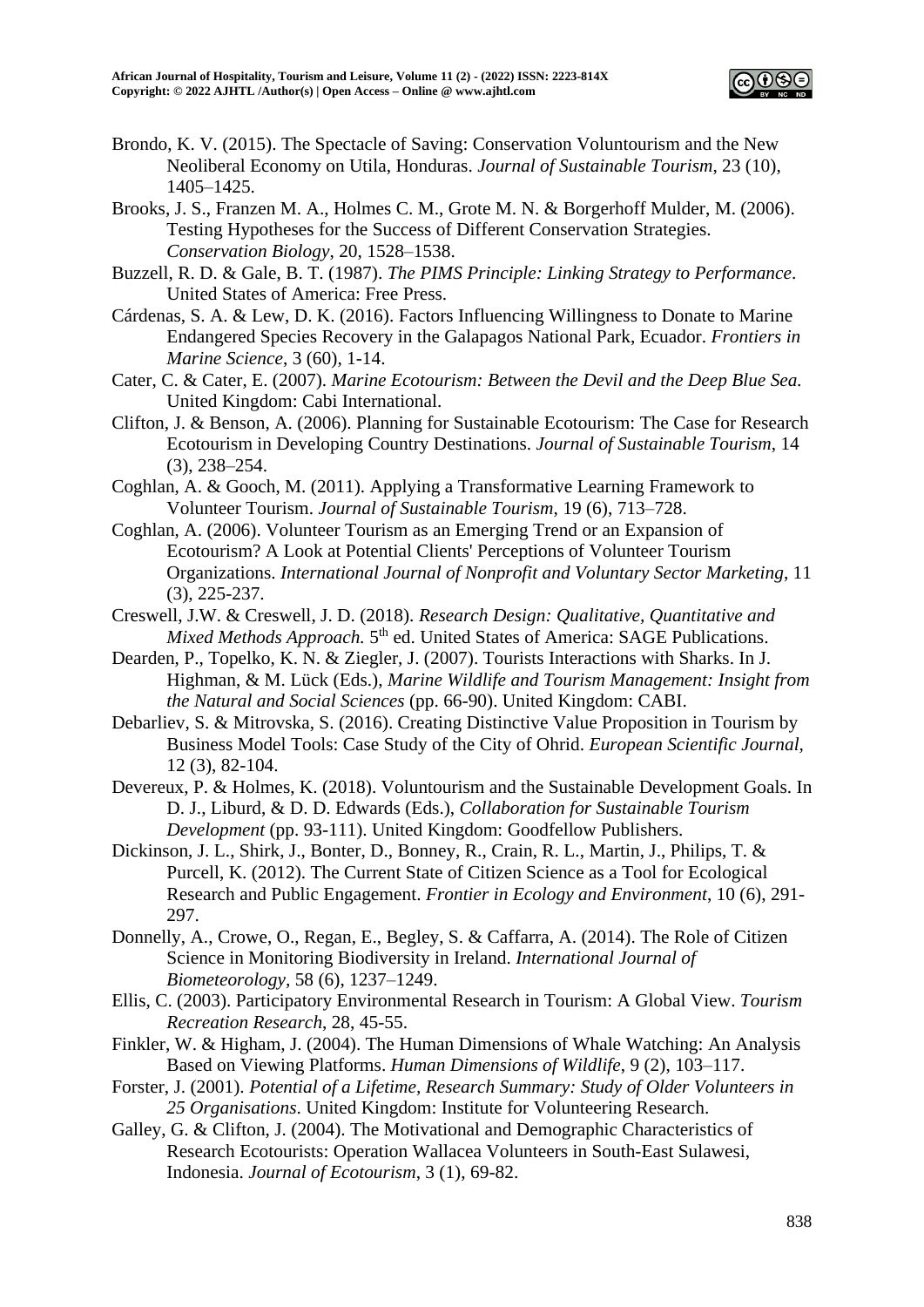

- Godfrey, J. & Wearing, S. (2012). Can Volunteer Tourism be More than Just the Successful Commodification of Altruism?. In *The New Golden Age of Tourism and Hospitality Book 2; Proceedings of the 22nd Annual Conference* (pp. 180-184).
- Goldberg, J., Birtles, A., Marshall, N., Curnock, M., Case, P. & Beeden, R. (2018). The Role of Great Barrier Reef Tourism Operators in Addressing Climate Change through Strategic Communication and Direct Action. *Journal of Sustainable Tourism*, 26 (2), 238-256.
- Govender, M. & Rogerson, C. M. (2010). Volunteer Tourism: An Emerging Element of Youth Travel in Africa. *Commonwealth Youth and Development*, 8 (1), 3-19.
- Gray, N. J. & Campbell, L. M. (2007). A Decommodified Experience? Exploring Aesthetic, Economic and Ethical Values for Volunteer Ecotourism in Costa Rica. *Journal of Sustainable Tourism*, 15 (5), 463-482.
- Gray, N. J., Meeker, A., Ravensbergen, S., Kipp, A. & Faulkner, J. (2017). Producing Science and Global Citizenship? Volunteer Tourism and Conservation in Belize. *Tourism Recreation Research,* 42 (2), 199-211.
- Greenan, T. M., Griffiths, C. L. & Santamaria, C. A. (2018). Molecular Approaches Uncover Cryptic Diversity in Intertidal *Ligia* Isopods (Crustacea, Isopoda, Ligiidae) Across the Southern Africa Coastline. *Peer Journal*, 6, 1-19.
- Grimm, K. E. & Needham, M. D. (2011). Internet Promotional Material and Conservation Volunteer Tourist Motivations: A Case Study of Selecting Organizations and Projects. *Tourism Management Perspectives*, (1), 17-27.
- Gürel, E. & Tat, M. (2017). Swot Analysis: A Theoretical Review. *The Journal of International Social Research*, 10 (51), 994-1006.
- Hammerton, Z., Dimmock, K., Hahn, C., Dalton, S. J. & Smith, S. D. A. (2012). Scuba Diving and Marine Conservation: Collaboration at Two Australian Subtropical Destinations. *Tourism in Marine Environments,* 8 (1/2), 77-90.
- Heath, S. (2007). Widening the Gap: Pre-University Gap Years and the 'Economy of Experience'. *British Journal of Sociology of Education*, 28, 89-103.
- Henning, E., Van Rensburg, W. & Smith, B. (2007). *Finding Your Way in Qualitative Research*. 1st ed. South Africa: Van Schaik publishers.
- Hicks, J. R. (2016). *Wildlife-Inspired Awe in Leisure-Based Learning*. Doctoral dissertation, University of Illinoi, United States of America.
- Hyrenbach, K. D., Forney, K. A. & Dayton, P. K. (2000). Marine Protected Areas and Ocean Basin Management. *Aquatic Conservation: Marine and Freshwater Ecosystems*, 10, 437-458.
- Jones, A. (2011). Theorising International Youth Volunteering: Training for Global (Corporate) Work? *Transactions of the Institute of British Geographers*, 1-15.
- Keese, J. R. (2011). The Geography of Volunteer Tourism: Place Matters. *Tourism Geographies*, 13 (2), 257-279.
- Kitney, S., Stanway, A. R. & Ryan, M. M. (2018). Volunteer Tourism Motivations of the Marine Conservation Cambodia Project. *Current Issues in Tourism*, 21 (10), 1091- 1096.
- Knollenberg, W., McGehee, N. G., Boley, B. B. & Clemmons, D. (2014). Motivation-Based Transformative Learning and Potential Volunteer Tourists: Facilitating More Sustainable Outcomes. *Journal of Sustainable Tourism*, 22 (6), 922-941.
- Kohler, T., Stribl, A. & Stieger, D. (2016). Innovation for Volunteer Travel: Using Crowdsourcing to Create Change. In R. Egger, I. Gula, & D. Walcher (Eds.), *Open Tourism Open Innovation, Crowdsourcing a Co-Creation Challenging The Tourism Industry* (pp. 435-445). Austria: Springer.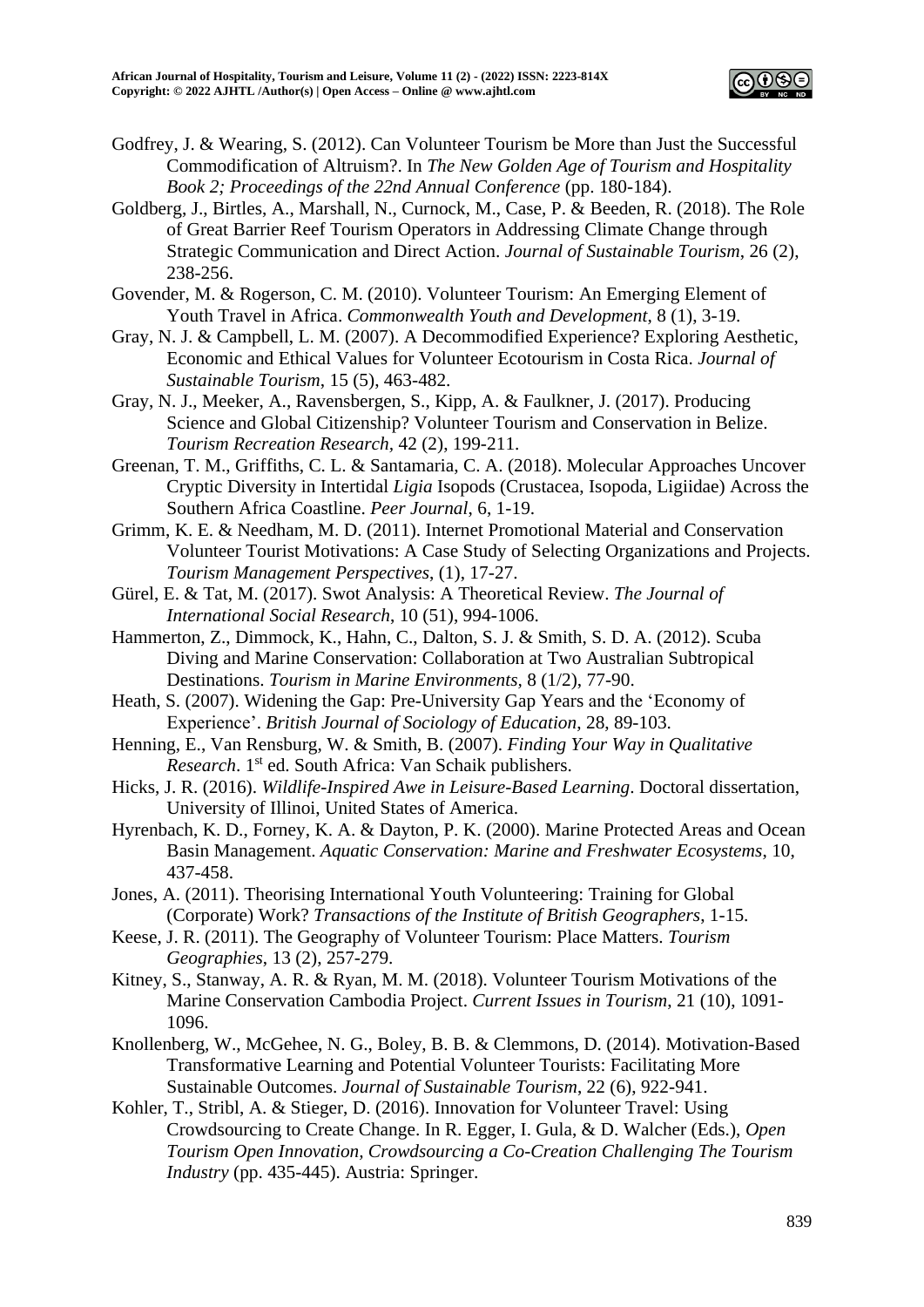

- La Manna, G., Melis, G., Rako-Gospić, N., Basta, J., Mackelworth, P., Holcer, D., Atzeni, M. & Leeb, K. (2020). Sustainable Dolphin Watching Tours as a Tool to Increase Public Awareness of Marine Conservation–a Comparative Analysis Between Two Mediterranean Destinations and Implications for Management. *Journal of Ecotourism*, 345-361.
- Leslie, H. M. (2005). A Synthesis of Marine Conservation Planning Approaches. *Conservation Biology*, 1701–1713.
- Lester, S. E., Ruff, E. O., Mayall, K. & McHenry, J. (2017). Exploring Stakeholder Perceptions of Marine Management in Bermuda. *Marine Policy,* 84, 235-243.
- Lorimer, J. (2009). 'International Volunteering from the UK: What Does it Contribute?' Fauna and Flora International. *Oryx*, 43, 352-360.
- Lück, M. (2016). The Teachable Moments on Marine Mammal Tours: Watching Versus Swim-With Tours. *Coastal Management*, 44(2), 131-138.
- Lyons, K. D. & Wearing, S. (2008). Volunteer Tourism as Alternative Tourism: Journeys Beyond Otherness. In K. D. Lyons, & S. Wearing (Eds.), *Journeys of Discovery in Volunteer Tourism: International Case Study Perspectives* (pp. 3–11). United Kingdom: CABI.
- Lyons, T. P. & Maxwell, J. W. (2004). Astroturf: Interest Group Lobbying and Corporate Strategy. *Journal of Economics and Management Strategy*, 13, 561-597.
- Malpica-Cruz, L., Chaves, L. C. & Côté, I. M. (2016). Managing Marine Invasive Species Through Public Participation: Lionfish Derbies as a Case Study. *Marine Policy,* 74, 158-164.
- Maree, K. (2019). Planning a Research Proposal. In K. Maree (Eds), *First Steps in Research* (pp. 25-54). 3rd ed. South Africa: Van Schaik publishers.
- McGehee, N. G. & Santos, C. A. (2005). Social Change, Discourse and Volunteer Tourism. *Annals of Tourism Research,* 32 (3), 760-779.
- Motta, H., Rodrigues, M. J. & Schleyer, M. H. (2000). Coral Reef Monitoring and Management in Mozambique. In D. Souter, D. Obura, & O. Linden (Eds), *Coral reef Degradation in the Indian Ocean* (pp 43-48). Sweden: CORDIO publishers.
- Nieuwenhuis, J. (2019a). Analysing Qualitative Data. In K. Maree (Eds.), *First Steps in Research* (pp. 118-151). 3rd ed. South Africa: Van Schaik publishers.
- Nieuwenhuis, J. (2019b). Introducing Qualitative Research. In K. Maree (Eds.), *First Steps in Research* (pp. 56-78). 2nd ed. South Africa: Van Schaik publishers.
- Oberholzer, S., Saayman, M., Saayman, A. & Slabbert, E. (2010). The Socio-Economic Impact of Africa's Oldest Marine Park. *Koedoe*, 52 (1), 1-9.
- Pattengill-Semmens, C. V. & Semmens, B. X. (2003). Conservation and Management Applications of Reef Volunteer Fish Monitoring. *Environmental Monitoring and Assessment,* 81 (1–3), 43–50.
- Polus, R. C. & Bidder, C. (2016). Volunteer Tourists' Motivation and Satisfaction: A Case of Batu Puteh Village Kinabatangan Borneo. *Procedia – Social and Behavioral Sciences*, 224, 308-316.
- Rahman, A. & Ali, N. J. (2019). Why do People Opt for Voluntourism in Bangladesh? an Exploratory Study. In Y. Ekinci, L. Sharples, G. Viglia, & D. Gursoy (Eds), *9th Advances in Hospitality and Tourism Marketing and Management Conference Proceedings* (pp. 78-88).
- Rees, S., Rodwell, L., Attrill, M., Austen, M. & Mangi, S. (2010). The Value of Marine Biodiversity to the Leisure and Recreation Industry and its Application to Marine spatial Planning. *Marine Policy*, 34 (5), 868–875.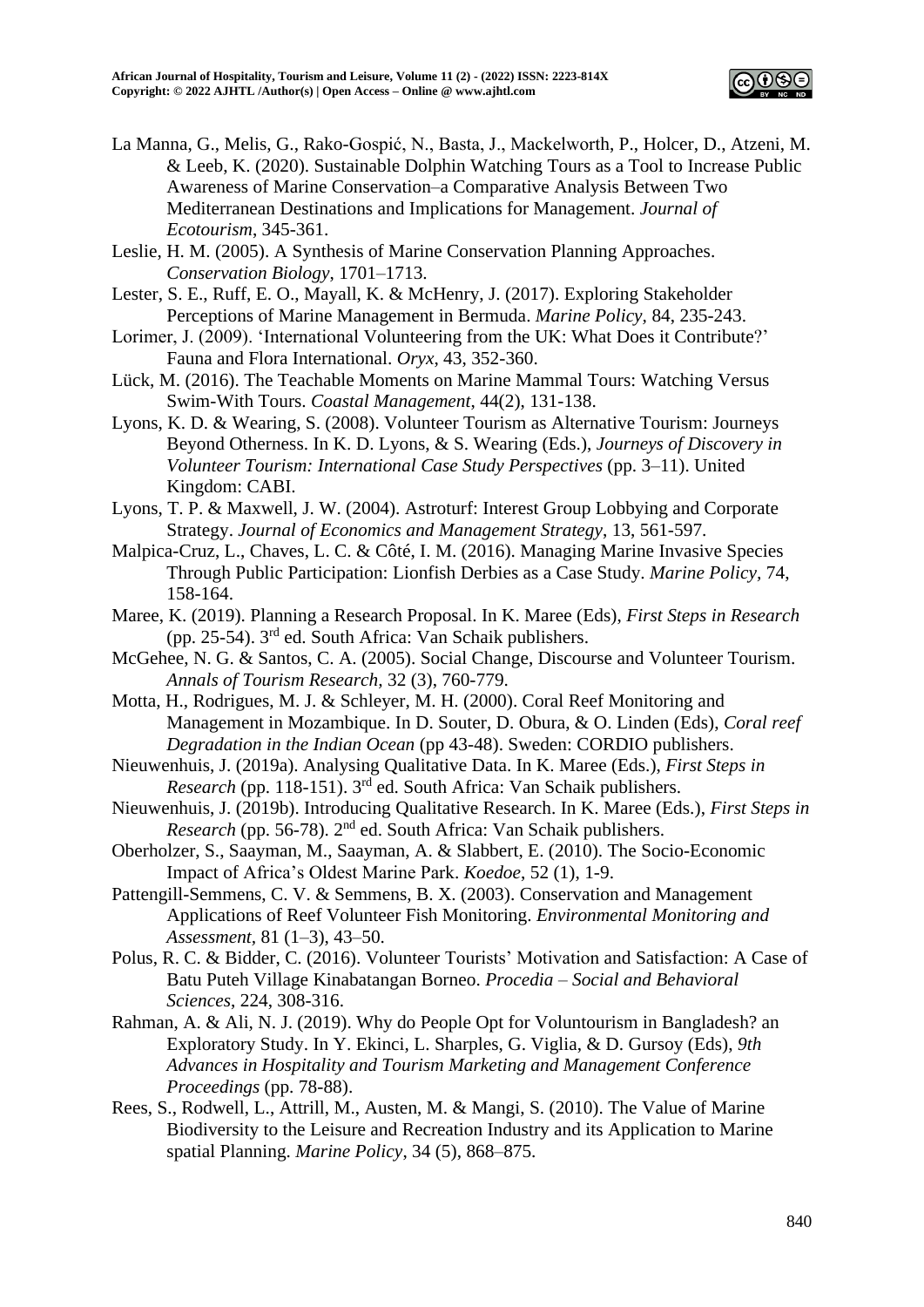

- Ringler, C., Zhu, T., Cai, X., Koo, J. & Wang, D. (2010). *Climate Change Impacts on Food Security in Sub-Saharan Africa: Insights from Comprehensive Climate Change Scenarios*. Technical Report 1042. United States of America: International Food Policy Research Institute.
- Rizzari, J. R., Semmens, J. M., Fox, A. & Huveneers, C. (2017). Brief Communication: Observations of Marine Wildlife Tourism Effects on Non-Focal Species. *Journal of Fish Biology,* 91, 981-988.
- Rocha, D., Drakeford, B., Marley, S., Potts, J., Hale, M. & Gullan, A. (2020). Moving Towards a Sustainable Cetacean-Based Tourism Industry – a Case Study from Mozambique. *Marine Policy*, 120, 1-11.
- Roques, K. G., Jacobson, S. K. & McCleery, R. A. (2018). Assessing Contributions of Volunteer Tourism to Ecosystem Research and Conservation in Southern Africa. *Ecosystem Service,* 30, 382-390.
- Sandbrook, C. (2015). What is Conservation? *Oryx*, 49 (4), 565-566.
- Scheyvens, R. (2002). *Tourism for Development Empowering Communities*. Singapore: Pearson Education limited.
- Schmeller, D. S., Henry, P. Y., Julliard, R., Gruber, B., Clobert, J., Dziock, F., Lengyel, S., Nowicki, P., Dári, E., Budrys, E. Kull, T., Tali, K., Bauch, B., Settele, J., Van Swaay, C., Kobler, A., Babij, V., Papastergiadou, E. & Henle, K. (2008). Advantages of Volunteer-Based Biodiversity Monitoring in Europe. *Conservation Biology*, 23 (2), 307–316.
- Scholtz, M. & Slabbert, E. (2016). The Relevance of the Tangible and Intangible Social Impacts of Tourism on Selected South African Communities. *Journal of Tourism and Cultural Change*, 14 (2), 107-128.
- Shum, E., Benham, C., Jones, K. & Ariel, E. (2021). Understanding People Who Volunteer with Marine Turtles: Motives and Values for Engagement in Conservation. *Human Dimensions of Wildlife*, 1-19.
- Sink, K., Holness, S., Harris, L., Majiedt, P., Atkinson, L., Robinson, T., Kirkman, S., Hutchings, L., Leslie, R., Lamberth, S., Kerwath, S., Von der Heyden, S., Lombard, A., Attwood, C., Branch, G., Fairweather, T., Taljaard, S., Weerts, S., Cowley, P., Award, A., Halpern, B., Grantham H. & Worlf, T. (2011). National Biodiversity Assessment: Technical Report. *Marine and Coastal Component*, 4, 1-18.
- Strzelecka, M., Nisbett, G. & Woosnam, K. M. (2017). The Hedonic Nature of Conservation Volunteer Travel. *Tourism Management*, 63, 417-425.
- Trave, C., Brunnschweiler, J., Sheaves, M., Diedrich, A. & Barnett, A. (2017). Are We Killing Them with Kindness? Evaluation of Sustainable Marine Wildlife Tourism. *Biological Conservation*, 209, 211-222.
- Van Tonder, S. M., Hoogendoorn, G. & Block, E. (2017). Conservation Volunteer Tourism in the Hartbeespoort Region, South Africa: An Exploratory Study. *African Journal of Hospitality, Tourism and Leisure*, 6 (1), 1-13.
- Vann-Sander, S., Clifton, J. & Harvey, E. (2016). Can Citizen Science Work? Perceptions of the Role and Utility of Citizen Science in a Marine Policy and Management Context. *Marine Policy*, 72, 82-93.
- Volunteerworld.com. (2022). Volunteerworld. Available at: https://www.volunteerworld.com/en [Retrieved January 28 2022].
- Wearing, S. & McGehee, N. G. (2013). Volunteer Tourism: A Review. *Tourism Management*, 38, 120-130.
- Wearing, S. (2001). *Volunteer Tourism: Experience that Make a Difference.* United States of America: Cabi Publications.